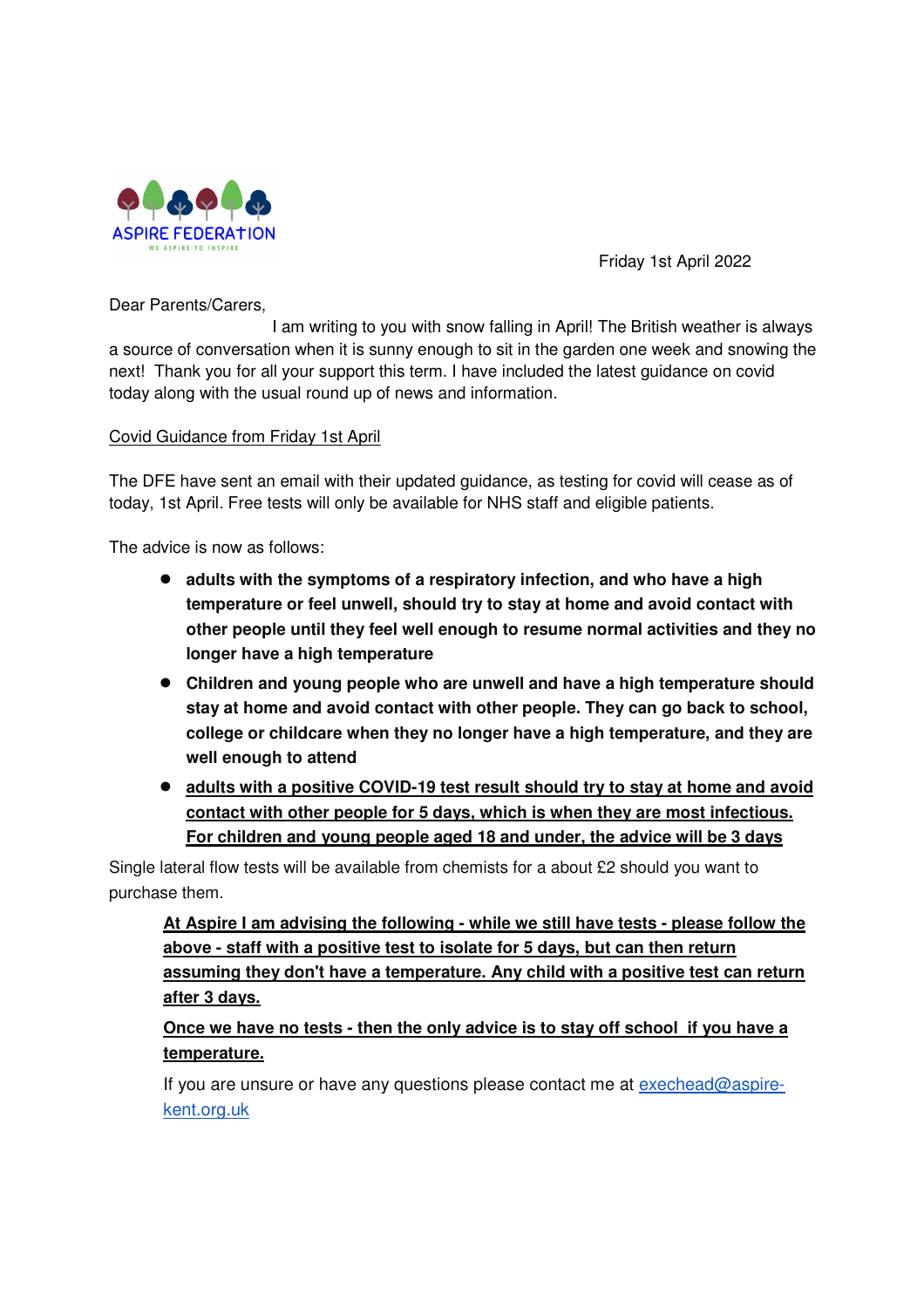## Swimming Awards

Thank you to Mrs Steer, Ms Liddicoat and Mrs Cannell for teaching swimming this term, and to Mr Jackson for driving the minibus.

During their lessons the children are working towards the school swimming and water safety awards. These are awarded in partnership with Swim England

Here is some information about the awards:

#### **Awards**

Our School Swimming and Water Safety Charter Awards have been designed with pupils of all abilities and backgrounds in mind. Using the Awards in your school swimming programme will:

- Ensure all pupils have access to the most essential swimming and water safety skills, whatever their ability.
- Provide reward and recognition to every pupil who participates in school swimming lessons.
- Keep all pupils motivated to continue with their school swimming lessons and meet the national curriculum requirements for swimming and water safety.

More information is available at https://www.swimming.org/schools/awards-school-swimmingcharter/

Each child has a passport which is kept by Mrs Steer who will sign off the awards as they complete them. At the end of the term the children will be presented with certificates to take home for the awards they have achieved. These awards are for schools and so will be different to those badges gained in private swimming lessons. Once the children have completed their passport they will be presented with a pin badge.

#### Trips, visits and experiences

The curriculum within our schools is very important both to ensure that the children are being taught all subjects to a high standard, ensuring that they have gained the knowledge and skills they need to progress to secondary school and to ensure that our schools are judged by OFSTED to be at least good.

The curriculum determines what has to be covered in each of the subjects and all subjects from Art to French to Maths are of equal importance.

Now that we can take the children on trips and experiences, we will be linking these to our topics and subjects and planning appropriately.